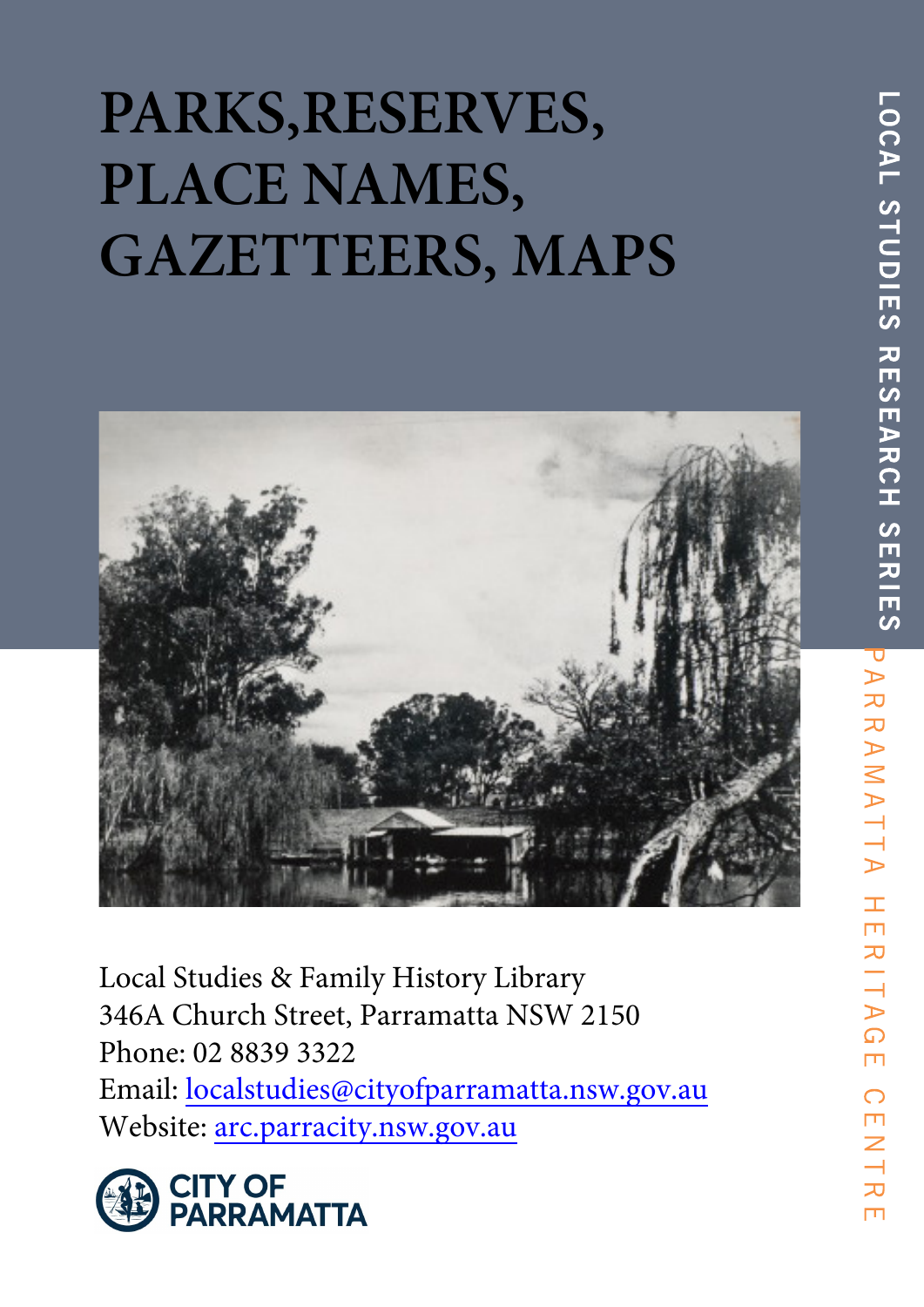## **PARKS & RESERVES**

Parramatta City Council **Parks Plan of Management.** Shelf Location: **LS 711.558 PARK**

**Reserves in the City of Parramatta.** Shelf Location: **LS 719.32099441 NEW**

#### **LAKE PARRAMATTA RESERVE**

**Lake Parramatta Reserve Bushland Survey.** Shelf Location: **LS 333.78316099441 NAT**

**Lake Parramatta Reserve Environment Package.** Shelf Location: **LS 372.357044 LAK**

#### **PARRAMATTA PARK**

**Bibliography: Parramatta Regional Park/ Cate Smith.** Shelf Location: **LS 016.71932 SMI**

**Historic Parramatta Park: where to go-what to see in the "Historic hub of Australia"/ Parramatta (N.S.W.). Information Bureau.** Shelf Location: **LS 719.32099441 HIS**

**The History of Parramatta National Park/ James Jervis, 1962** Shelf Location: **LS 719.32099441 JER**

**Parramatta Park draft plan of management 1996-2000** / prepared for Parramatta Park Trust ; prepared by Manidas Roberts Consultants, Spackman and Mossop, Godden Mackay. Shelf Location: **LS 333. 783099441 PAR**

**Parramatta Park : management and interpretation of Aboriginal sites, Stage 1/ Val Attenbrow.** Shelf Location: **LS 719.32099441 ATT**

**Parramatta Park plan of management/ NSW Dept. of Lands** Shelf Location: **LS 333.783099441 NEW**

**Tudor Gatehouse Precinct, Murray Gardens : heritage rose planting [in] Parramatta Park : archaeological assessment with recommendations / Robert V.J. Varman, (1994)** Shelf Location: **LS 363.69099441 VAR**

**Final report on conservation work to the Governor's Dairy and Ranger's Cottage in Parramatta Park / Parramatta (N.S.W.) City Council, 1993.** Shelf Location: **LS 728.60288 FIN**

**Government House, Parramatta 1788- 2000 : a history of the governors, their home and its domain, Parramatta Park /**  **Sue Rosen, 2003** Shelf Location: **LS 725.17099441 ROSE**

**Old Government House, Parramatta Park, N.S.W. : the King's School Junior House, 1815-1910.** Shelf Location: **LS 725.17099441 OLD**

**Old Bowling Club, Parramatta Park first Parramatta lumber yard site preliminary archaeological and historical report / Anne Hatossy, 1994.** Shelf Location: **LS 994.41 OLD**

**Parra-Phrases : oral histories of Parramatta Park, c2001.** Shelf Location: **LS 994.41 PAR**

**Parramatta Park/ Peter Goldfinch.** Shelf Location: **LS 346. 046783099441 GOL**

**Parramatta Park historic landscape study / Bruce McDonald.** Shelf Location: **LS 333.783099441 PAR**

**Parramatta Park : Murray Gardens, Tudor Gate House and Pavilion area : landscape design and heritage advice for a proposal to accommodate a collection of heritage roses within the area : a brief report/ New South Wales. Public Works Dept.. Environmental Design Group, State Projects, 1993** Shelf Location: **LS 712.5099441 NEW**

**Parramatta Park traffic study : draft report / Connell Wagner, 1994.** Shelf Location: **LS 388.4099441 CON**

**Proposed restoration of George Street Gatehouse to Parramatta Park for use by the Parramatta Trust / Tanner Cox Pty Ltd, 1978** Shelf Location: **LS 725.960288 COX**

#### **PRINCE ALFRED PARK**

**Historic Parramatta precincts: Prince Alfred Park/ John McClymont** Shelf Location: **LS 994.41 MACC**

**Prince Alfred Park : it's early history and background : research report / by Michael Flynn.** Shelf Location: **LS 712.5099441 FLY Prince Alfred Park, Parramatta : conservation of heritage monuments / submission to Parramatta City Council by Ron Howard Heritage Conservation Pty Ltd., 1995.**

Shelf Location: **LS 725.94 PRI**

**Prince Alfred Park, Parramatta : draft interpretive study / Winkworth, Kylie, 1994** Shelf Location: **LS 712.5099441 WIN**

**Prince Alfred Park, Parramatta : site analysis and evaluation report /** 

**Context Landscape Design, 1994** Shelf Location: **LS 712.5099441 CON**

#### **OTHER PARKS & RESERVES**

**Bruce Cole Reserve, Winston Hills Plan of Management** Shelf Location: **LS 333.783 BRU**

**Carlingford Botanic Parkland Stage One** Shelf Location: **LS 333.78315099441 CAR**

**A History of Boronia Park, Epping** Shelf Location: **LS 719.32099441 MEL**

**Plan of management: Edna Hunt Sanctuary, 1997.** Shelf Location: **LS 333.783099441 PLA**

**George Kendall Reserve Management Study** Shelf Location: **LS 333.783099441 GEO**

**Granville Park and the Merrylands Army Site.** Shelf Location: **LS 333.783099441 GRA**

**Norford Park, South Granville: Plan of Management.** Shelf Location: **LS 333. 78316099441 PLA**

**Queens Wharf Reserve Parramatta: archaeological assessment / Robert V.J. Varman, (1996).** Shelf Location: **LS 994.41 VAR**

**Reserves in the City of Parramatta / New South Wales. Geographical Names Board.** Shelf Location: **LS 719.32099441 NEW**

**Parramatta Precincts: The Landing Place.** Shelf Location: **LS 994.41 HIS**

**Timbergetters Reserve, Winston Hills Plan of Management.** Shelf Location: **LS 333.783 TIM**

**PHOTOGRAPHS**  (Many more photographs are available. Please see the leaflet 'Photographic Collection' for details.)

#### **LAKE PARRAMATTA RESERVE**

**Lake Parramatta, picnic area c1910- 1940** Shelf Location: **LSOP 354**

**Lake Parramatta, view of bathers standing on stone edge of lake c1930s.** Shelf Location: **LSOP 783**

**Lake Parramatta, view of lake and surrounding flora c1920s.** Shelf Location: **LSOP 404**